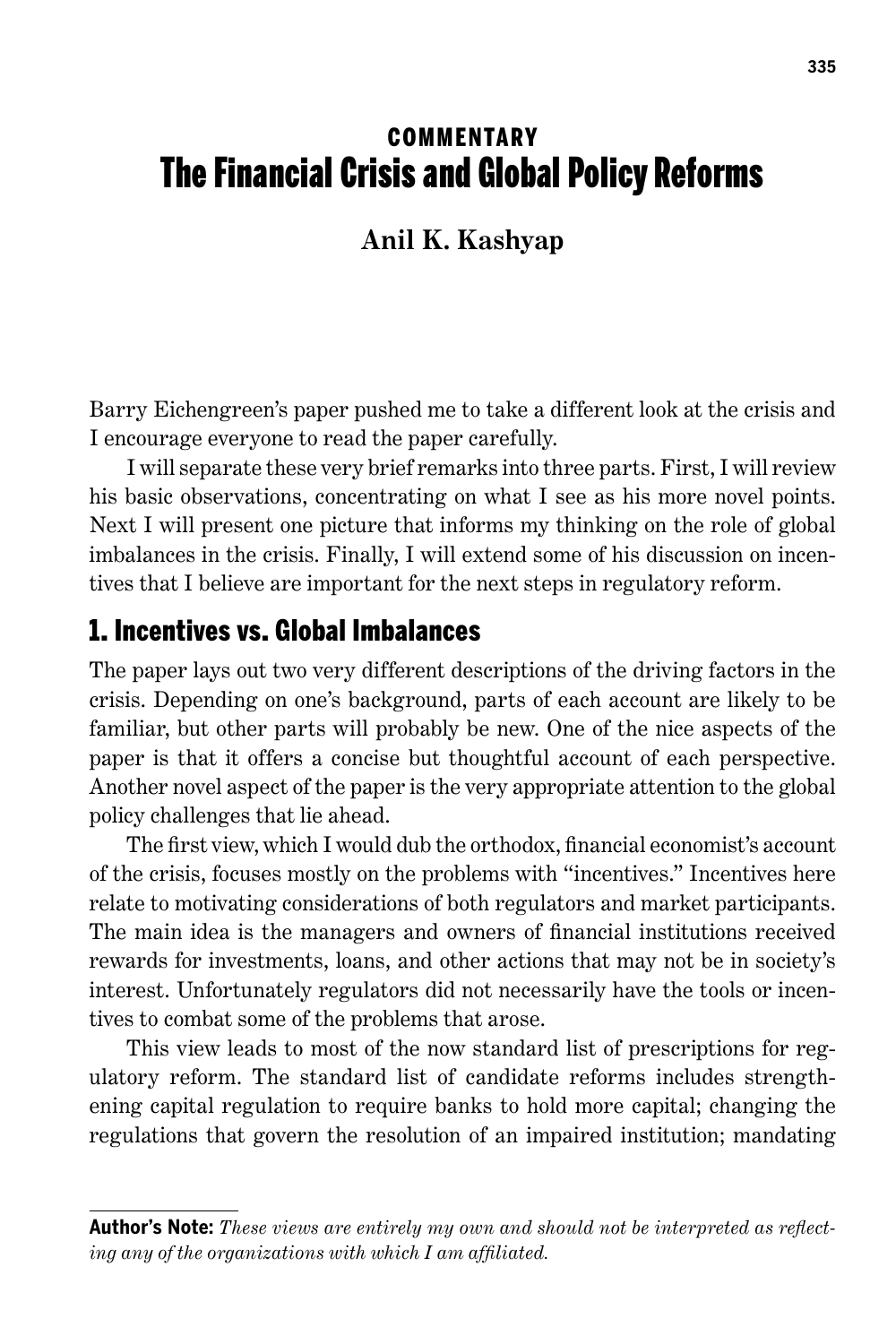better disclosure of information to bank regulators; reforming the structure of derivatives contracts to make them less disruptive in the event of bankruptcy; restricting the form of compensation contracts to better align employee and shareholder interests; and creating a new macroprudential regulator to look across the financial system and focus on its stability.

I agree with his concern that even some of the least controversial of these suggestions will be met with resistance by domestic groups who stand to be constrained by such changes. Coordinating globally will be even harder. The so-called Basel II reform took about a decade and these proposed changes are in many respects more fundamental and wide-reaching. I expect that many of these topics will remain on the table for the next few times that this conference convenes.

Within this set of proposals I am most intrigued by Barry's suggestion to form a World Financial Organization (WFO) that would be akin to the World Trade Organization. The WFO would be tasked with establishing principles for prudential supervision, but not necessarily getting into the details of the structure of regulation. It would define obligations for its members, and countries would be compelled to join in order for their domestic financial institutions to have free access to foreign markets. The WFO would monitor members' compliance with the rules and impose sanctions for noncompliance.

I like several aspects of this suggestion. First, it is bold. Why should the next iteration on reform proceed by moving around the boxes on the existing organizational charts? Second, it would greatly accelerate global harmonization of the rules, which otherwise will be the last step in the overhaul of the regulatory system. Until the loopholes are closed globally, the likelihood of success of reform is doubtful. Finally, it provides a unified approach to tackling many of the thorniest problems. Absent the creation of something like the WFO, the reforms are likely to be the product of a series of one-off negotiations because so many different changes will be required. This is an idea that deserves serious consideration.

The second perspective, which I will call the global imbalances view, presumes that the flow of savings from emerging economies and oil exporters into developed economies could not be effectively absorbed. The flows depressed interest rates, and monetary and fiscal policies were not effective in preventing large current account deficits in the U.S. and several other countries.

I agree with Barry that global imbalances have not been good for the world economy during this decade. But as he writes, "slightly more convoluted is the link to the particular constellation of financial weaknesses that culminated in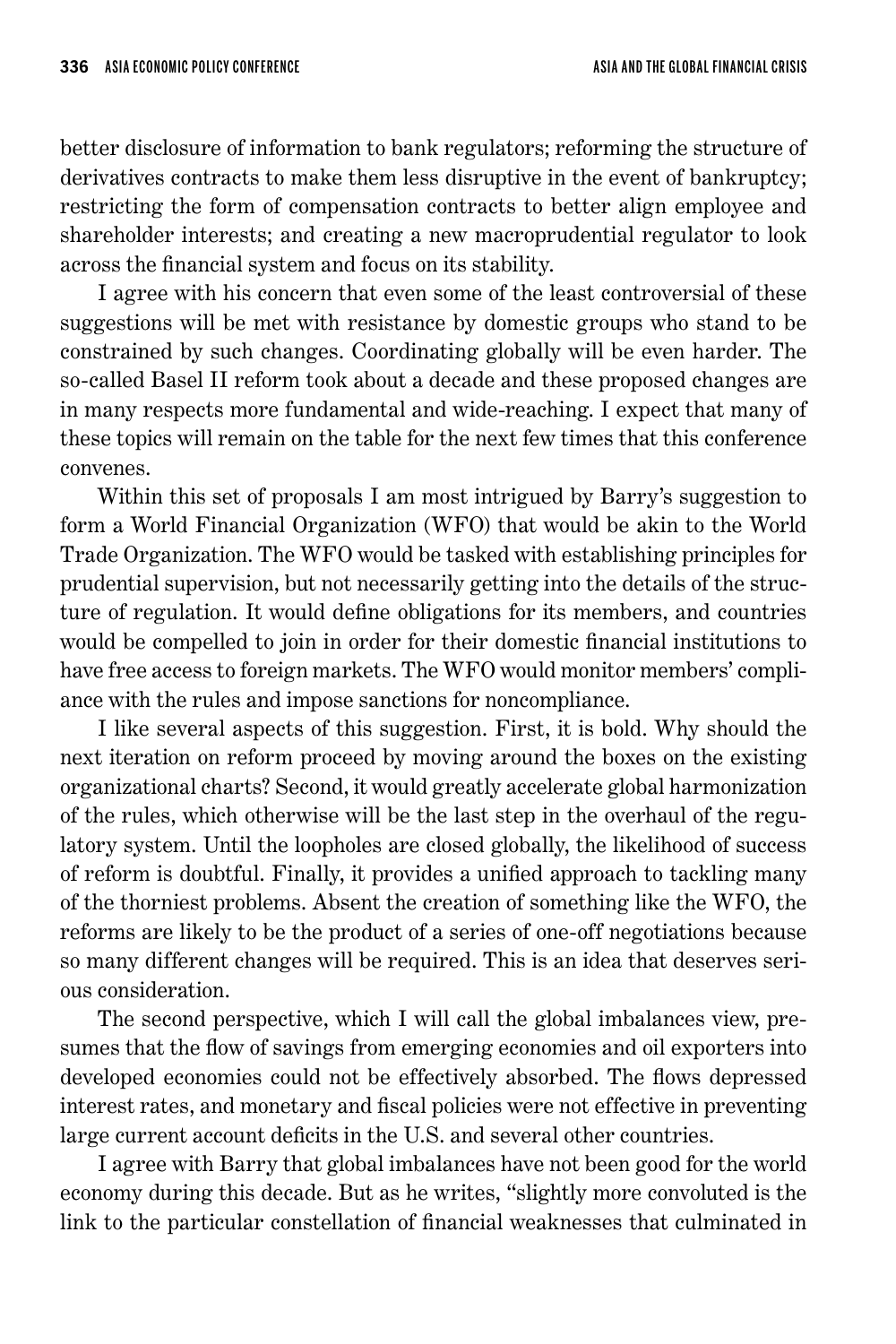the crisis." I would go farther and say that without the incentive problems highlighted in the first view it is hard to see how the global imbalances alone could have been so disruptive. I present more on the basis for this claim later.

Nonetheless, the events starting in 2007 still have a number of lessons for policymakers. Perhaps most important is that inflation targeting as practiced needs to be changed. As advocates of inflation targeting point out, today, in light of the unprecedented monetary accommodation that is in place, it is valuable to have an inflation objective to help anchor expectations. So we should not abandon it. But inflation targeting let us down a bit during the middle of this decade. The imbalances that were building were perhaps too easily dismissed as harmless because inflation was on target. It appears that a new consensus is emerging that suggests we will need to pay more attention to the financial system per se. In regulating it, other tools in addition to the short-term interest rate should be the first line of defense.

Barry points out that we also saw that either large current account surpluses or deficits have proved difficult to manage. Likewise, that procyclical fiscal policy and reserve accumulation have contributed to problems that we are now facing. Finally, he notes that the failure to let relative prices move in response to shifts in demand is undesirable.

## 2. Current Account Deficits and Banking Problems

I agree with all of these conclusions. But I believe that even if all of this advice had been followed, the incentive issues in the financial system were still likely to have caused problems. One basis for this claim are the data presented in Figure 1. These data are from Gete (2009) and show the association between the change in the current account and the share of labor in the construction for major economies between 1994 and 2006. One can see that current account deficits and housing booms occurred together during this period— this is the point of Gete's paper and he shows that this pattern is evident using many different measures.

The banking problems, however, were not closely correlated with the current account imbalances. Banks in Switzerland and Germany, which saw their current accounts swing strongly toward surpluses, managed to get into plenty of trouble during the crisis. But so did banks in the U.S. where the patterns were reversed. Thus, the simplest story that a flood of savings poured into some countries and the banks in those countries could not absorb them does not look correct. A better story seems to be that the banks in most developed countries engaged in similar strategies and got into similar sorts of trouble. Perhaps the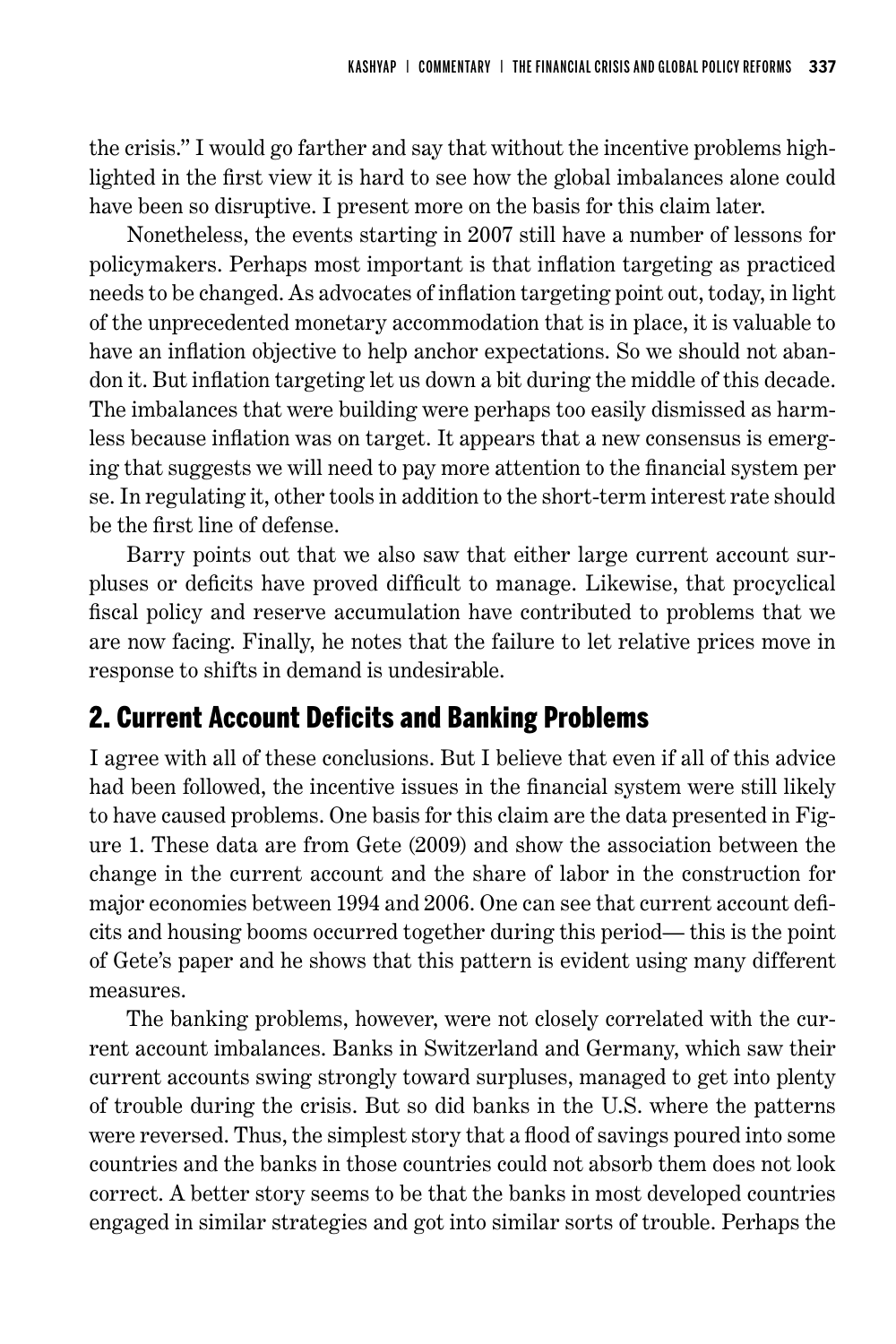

magnitude of the problems would have been reduced if the global economy had been better balanced, but I think the chances of avoiding a crisis were low.

## 3. More on Incentives

Given the primary emphasis I put on the role of incentives in exacerbating the crisis, I want to close by elaborating on some of the points Barry only briefly mentions and raise a couple of related observations.

In passing, in footnote 10, Barry mentions the problem of having the right compensation structure for regulators. This I fear is a much more serious challenge than he makes it out to be. Let me offer some numbers to put the problem in perspective. Bertand, Goldin, and Katz (2009) note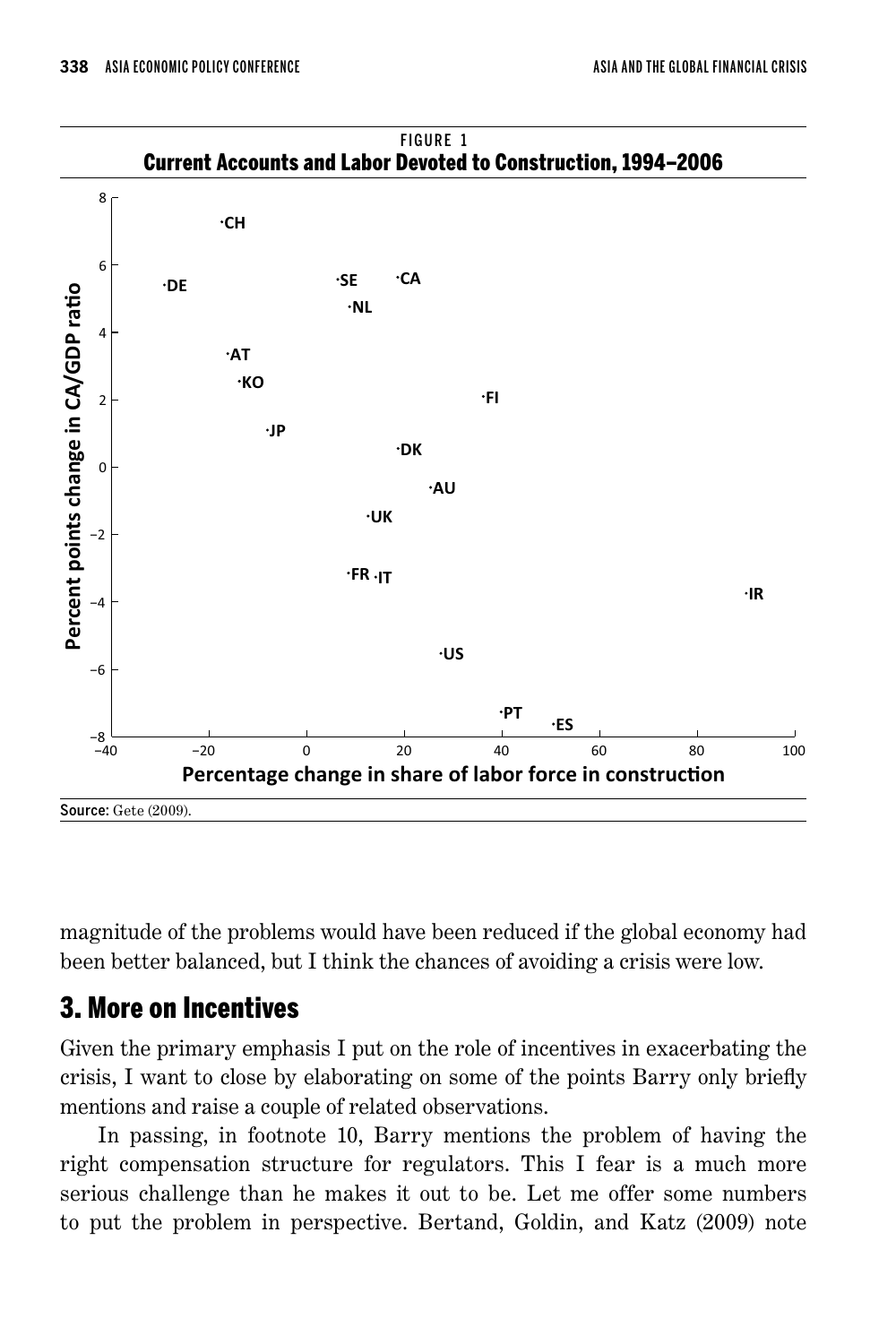that the *median* salary and bonus for an MBA graduate from the University of Chicago who graduated between 1990 and 2006 and started out working as an investment banker and has nine years of experience is \$470,000 per year (regardless of whether he stays in investment banking). Perhaps more relevant, my informal sample of salaries last year for new PhDs in finance who received job offers at mid-tier business schools was a nine-month salary of roughly \$160,000. Typically these offers include an additional 22 percent stipend of summer support for the first few years of the contract.

This is the market in which the systemic risk regulator (SRR) will have to compete for talent. Assuming the SRR wants to hire roughly 50 PhDs, it is highly doubtful that this can happen given the existing pay norms at the U.S. Treasury or Federal Reserve. As already discussed, many of the looming regulatory challenges will require foundational research. If the staff of the SRR is not on the research frontier, the odds of success are low. Therefore, if the SRR is going to be effective, the compensation question will have to be addressed. The model developed to staff the Public Company Accounting Oversight Board suggests that this problem is not insurmountable, but it will require breaking away from the current government norms.

A second question is what tools will we give to the SRR? One of the disturbing aspects of the crisis is that there were some warnings offered that were ignored. The most persistent warnings came from the Bank for International Settlements (BIS). We (policymakers, politicians, and academics) should all ask why these concerns were ignored.

My conclusion is that part of the problem was that the BIS had no instruments with which to affect policy. This suggests that the SRR cannot be relegated to a pure monitoring role if it is to avoid the same fate. Thus, I favor starting the discussion soon about which policy levers we will give the SRR. There are many options for doing this (see Squam Lake Working Group 2009 and Kashyap and Stein 2009 for some options, so this is more a matter of choosing from existing ideas than developing new ideas.

Summing up, Barry's paper offers an excellent tour of the issues ahead. It would be great if we were to embrace many of the suggestions that he offers. But more important than the particular choices that are made is that we act now to prevent the problems we have seen over the last two years from reoccurring.